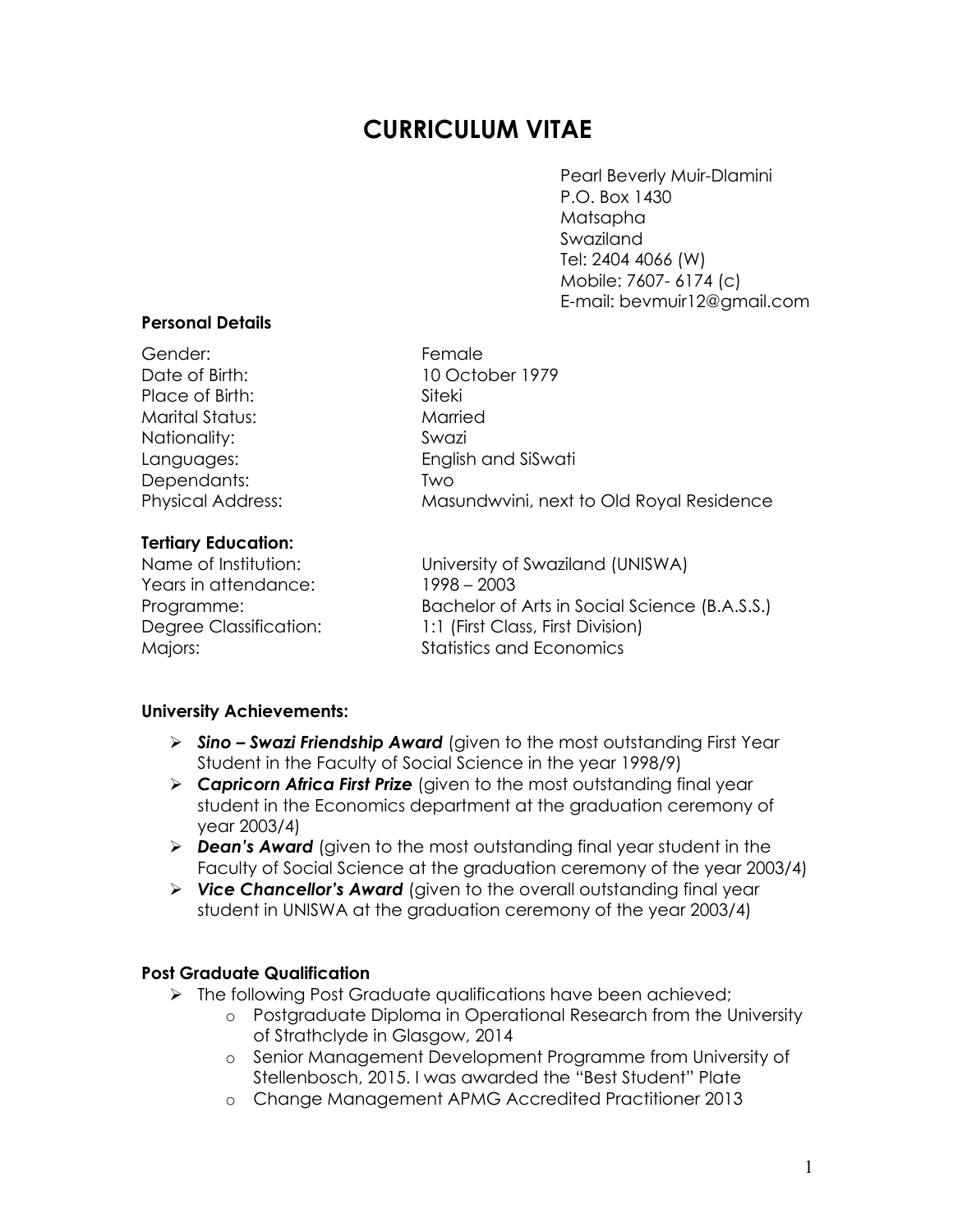- o Change Management Advanced Practitioner, PROSCI, 2015
- o PRINCE 2 (Projects In a Controlled Environment) Registered Practitioner, 2012 and re-certified in 2018
- o P3O (Portfolio, Programme & Projects Management) Registered Practitioner, 2012
- o Management of Portfolios (MoP) Registered Practitioner, 2015
- o Managing & Tracking Projects using Microsoft Project 2010
- o Diploma in Management Development from Maccauvlei Learning Academy

I am currently pursuing an **MSc in Operations Research**, distant learning at the University of Strathclyde in Glasgow.

## **Employment History**

• *Swaziland Posts and Telecommunications Corporation (May 20013 to January 2011)*

Positions held:

- Research & Development Officer
- Research & Intelligence Officer
- Business Intelligence & International Business Manager
- *Swaziland Revenue Authority (February 2011 to date)*

Positions held:

- Audit & Investigations Manager
- IRAS (Integrated Revenue Administration System) Project Leader
- Director Programme/Projects Office (current post)

## **MAIN PURPOSE OF CURRENT JOB:**

- Lead the development and management of the SRA portfolio of business transformation Programs/Projects, working closely with senior management and guiding them to make decisions that lead to fulfilment of strategic outcomes through the delivery of programmes, projects and key operational initiatives for the SRA.
- Provide consultancy services and technical support to SRA Senior Management on the pursuit for efficient revenue mobilisation through best practise methodologies (Project Management, Change Management, leading Change & Benefits Realisation Management)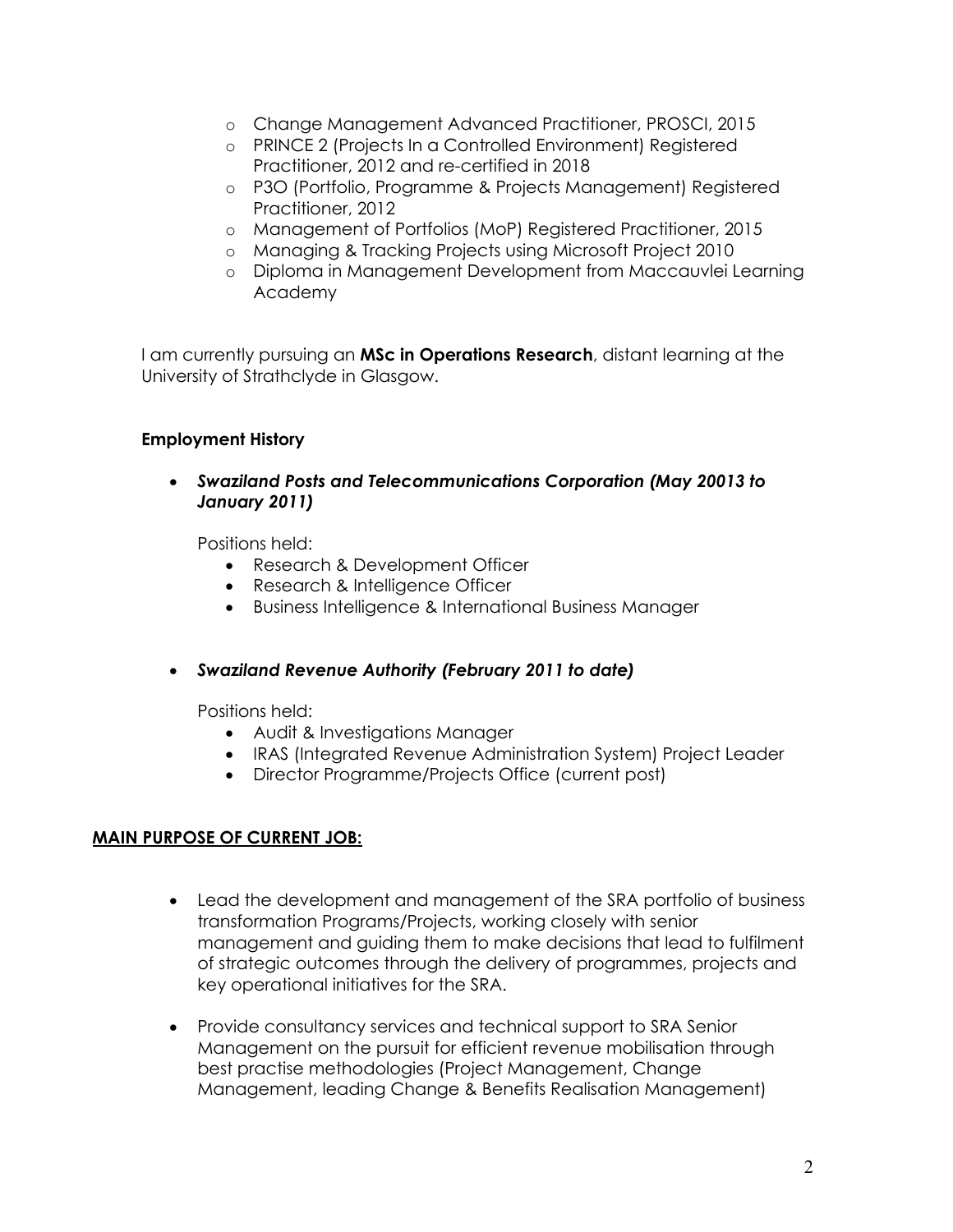aimed to transform the SRA operations and compliance culture, for the benefit of our employee and taxpayers.

• Assess implementation of the SRA's portfolio of prioritised strategic projects against plans approved by Management/Board/Ministry (SCOPE) to generate confidence that the programmes are being managed effectively and that they are on track to realize the expected benefits and achieve the desired outcomes, as well as corrective action where required

# **CURRENT KEY RESPONSIBILITIES:**

| No.          | <b>Key</b><br><b>Performance</b><br>Area | Input (HOW)                                                                                                                                                                                                                                                                                                                                                                                                                                                                                                                                                                                                                                                                                                                                                                                                                                                                                                                               |
|--------------|------------------------------------------|-------------------------------------------------------------------------------------------------------------------------------------------------------------------------------------------------------------------------------------------------------------------------------------------------------------------------------------------------------------------------------------------------------------------------------------------------------------------------------------------------------------------------------------------------------------------------------------------------------------------------------------------------------------------------------------------------------------------------------------------------------------------------------------------------------------------------------------------------------------------------------------------------------------------------------------------|
| 1            | Portfolio<br>Management                  | Advise management in order to maintain a balance on the Portfolio "Triple<br>$\bullet$<br>Constraints- Budget/Scope/timelines" for the SRA portfolio of prioritised strategic<br>projects, to ensure limited resources are channelled to high impact initiatives that will<br>move the SRA towards attainment of its SRA objective and business outcomes.<br>Develop reports to inform prioritisation of programmes and projects in the SRA to<br>$\bullet$<br>maintain a balanced Portfolio<br>Develop and present strategic overview of programmes and projects under the SRA<br>$\bullet$<br>Portfolio, providing direction in the development of business cases, programme<br>management and implementation up until benefits realisation.<br>Develop and present Portfolio Board reporting templates/tools for approval and<br>$\bullet$<br>adoption by the SRA. Also ensure compliance to these approved templates/tools<br>thereof |
| $\mathbf{2}$ | Consultancy<br>Services                  | Develop, maintain and provide expert advice to the commissioning process whereby<br>$\bullet$<br>programmes and projects are added / deleted from the portfolio to achieve prioritised<br>strategic objectives<br>Manage the handover of programmes to operational activities and knowledge<br>$\bullet$<br>transfer<br>Build a culture of adoption of best practice guidelines (tried and tested methods) to<br>$\bullet$<br>accelerate the transformation                                                                                                                                                                                                                                                                                                                                                                                                                                                                               |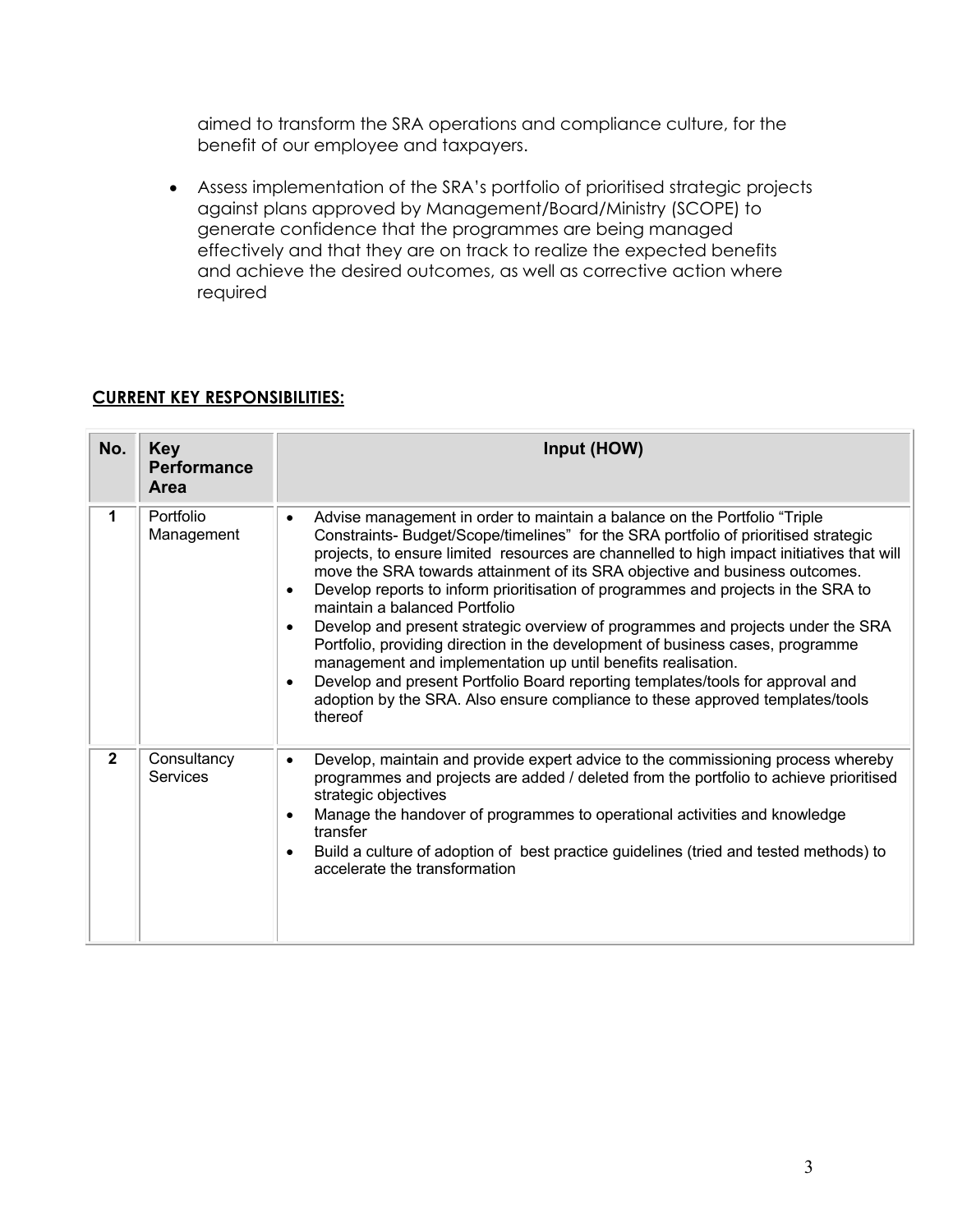| $\mathbf{3}$ | Change<br>Management                                      | Ensure Compliance to the SRA Change Management Framework<br>$\bullet$<br>Development of SRA Change Management Strategy<br>$\bullet$<br>Lead development of plans for attainment of Business outcomes and Change<br>$\bullet$<br>Management targets<br>Build the capacity of the Change Management Centre of Excellence team to provide<br>$\bullet$<br>expert and technical support<br>Facilitating Leading Change sessions for SRA Management<br>$\bullet$<br>Lead and facilitate Change Management capacity workshops for all SRA staff<br>$\bullet$<br>Ensure Benefits Realisation Plans for all strategic projects are in place and monitor<br>$\bullet$<br>its delivery<br>Develop annual Change Themes and further conduct annual change management<br>$\bullet$<br>assessments<br>Develop Brief to all staff on the Changes happening at the SRA<br>$\bullet$ |
|--------------|-----------------------------------------------------------|----------------------------------------------------------------------------------------------------------------------------------------------------------------------------------------------------------------------------------------------------------------------------------------------------------------------------------------------------------------------------------------------------------------------------------------------------------------------------------------------------------------------------------------------------------------------------------------------------------------------------------------------------------------------------------------------------------------------------------------------------------------------------------------------------------------------------------------------------------------------|
| 4            | <b>Best Practice</b><br>(Transformation)<br>Methodologies | Identify, develop, simplify and automate appropriate tools and guidelines for the<br>$\bullet$<br>adopted best practice methodologies<br>Build the capacity of the Centre of Excellence team to provide expert and technical<br>$\bullet$<br>support on the adopted best practise methodologies<br>Build organisation wide capacity and buy-in for adopted Best Practice Methodologies<br>٠<br>through training, workshops and engagement sessions<br>Benchmark on relevant methodologies and or improvements that the SRA may need<br>$\bullet$<br>to incorporate in already adopted methodologies. Be in touch with the world latest<br>methodologies.                                                                                                                                                                                                             |
| 5            | Quality<br>Assurance                                      | Define a quality management system and standards for the adopted best practice<br>$\bullet$<br>methodologies at the SRA being Projects, Programmes, Portfolio Management,<br>Change Management, Leading Change and Benefits Realisation Management.<br>Develop and socialise compliance requirements, tools and guidelines for the adopted<br>$\bullet$<br>best practice methodologies<br>Carry out maturity assessments to measure the extent of adoption and test the<br>$\bullet$<br>effectiveness of the methodologies (Change Management Assessments, P3M3 for<br>Project/Programme/Portfolio Management)<br>Monitor compliance to the adopted methodologies by project and programme<br>$\bullet$<br>management teams and report findings with recommended actions to Portfolio Board<br>after sign-off by the Programme Boards.                               |
| 6            | Project /<br>Programme<br>Management<br>Oversight         | Supervise all Project Managers assigned to SRA's strategic projects<br>$\bullet$<br>Quality Assure if Project Managers are complying with Project Management<br>٠<br>methodology and adopted process which incorporates change management<br>Conduct monthly assessments to ensure that Project Managers comply to Enterprise<br>$\bullet$<br>Project Management (EPM) mandatory fields<br>Oversee the maintenance of a compliance dashboard for all projects / programmes<br>$\bullet$<br>Assess implementation of all project against project plans to ensure incorporation of<br>٠<br>Change management and Benefits realisation priorities                                                                                                                                                                                                                       |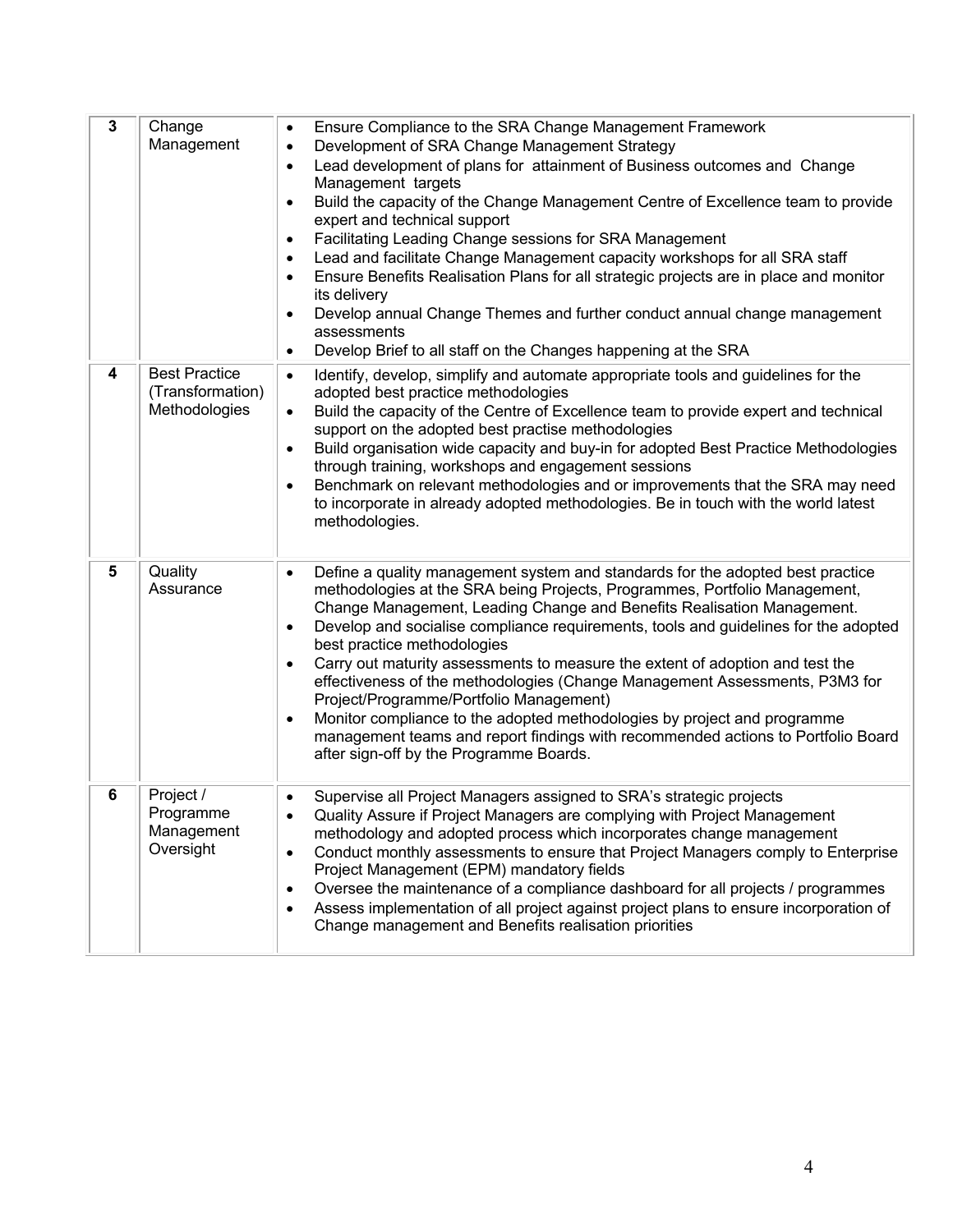| <b>Staff</b> | ٠<br>Management<br>٠<br>٠<br>٠ | Manage Divisional budget and SRA Strategic Projects Budget<br>Monitor the provision of outputs of direct reports to ensure deliverables of the<br>Division are met<br>Conduct performance reviews of direct reports and address areas of non-<br>performance<br>Lead, coach and mentor direct reports to foster personal growth and teamwork<br>Address workplace conflict through the appropriate disciplinary procedures<br>Lead change by engaging with direct reports on the changes initiated at the SRA and<br>make sure the case for change is clear. Address areas of resistance by providing<br>coaching and have one-on-one sessions with affected staff. Provide Change<br>Management feedback to HOD. |
|--------------|--------------------------------|-------------------------------------------------------------------------------------------------------------------------------------------------------------------------------------------------------------------------------------------------------------------------------------------------------------------------------------------------------------------------------------------------------------------------------------------------------------------------------------------------------------------------------------------------------------------------------------------------------------------------------------------------------------------------------------------------------------------|

# **PAST KEY RESPONSIBILITIES (PAST EXPERIENCE):**

- **Business Intelligence & International Business**. Below were my major functions;
	- $\triangleright$  Research studies
	- $\triangleright$  Business Intelligence
	- $\triangleright$  Business/Revenue Analysis
	- Ø Business Performance Reviews
	- Ø Developing Sales & Marketing Strategies
	- $\triangleright$  Forecasting and Pricing
	- Ø International Business
	- $\triangleright$  Handling negotiations with Operators like MTN
	- Ø Interconnect Agreements
- I was also in the SPTC Tender Evaluation Committee from 2006 to 2010.

## • **Projects Experience**

- Ø I have been involved in numerous projects at SPTC where I would represent the Sales & Marketing team. Below are projects that I have been involved in;
	- § **Swazi.net Internet Café's Project team**
		- This project was for re-vamping the Swazi.net Internet café's. (new feel and look)
	- § **ADSL Broadband Project Team**
		- This project introduced Broadband services in Swaziland, setting up the ADSL packages, launching the product, managing the Bandwidth
	- § **Next Generations Networks (NGN) Project Team**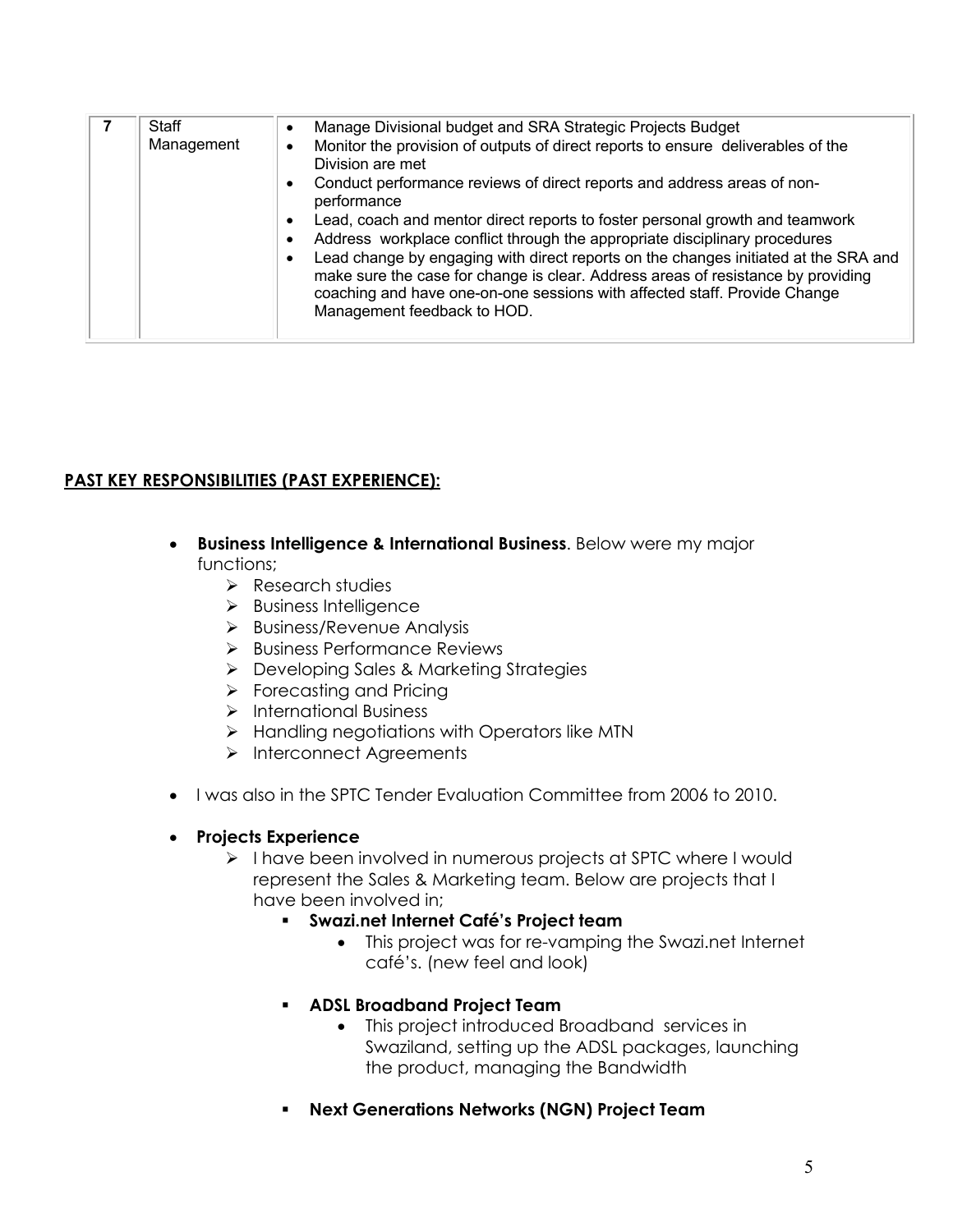- This project delivered the "ONE" phone and data packages which were competing directly with MTN.
- § **CDMA Warehouse Project Set-Up and Implementation**
	- Setting up the warehouse, agreeing on the design or outlay, supervising execution and running of the warehouse on an Acting basis.

# **Other Committees I am currently involved in:**

- $\triangleright$  Tender evaluation committee for the SRA
- Ø SRA Provident Fund: Chairperson of the fund

# **Social/Sporting Profile:**

- Athlete from school: 100 meters & 200 meters from year 1994 to 1997
- Soccer Player for Ezulwini Sun Club : 1994 to 1996
- Joined Swaziland Boxing Association(SWABA)
	- Ø Secretary for New Boys Boxing Club from 1996
		- Ø Elected Secretary General in SWABA from 2003 to 2008
		- Ø Swaziland Boxing Association Referee
		- Ø New Boys Boxing Club Director from 2009
		- Ø Secretary of SWABA Marketing & Finance Commission for 3 years
		- Ø **SWABA President from 2011 to 2020**
		- Ø Swaziland Olympic & Commonwealth Games Association (SOCGA) Board member from November 2012 to 2016 then I was elected the **Vice President of National Olympic Committee (SOCGA) from 2016 to 2020**
		- Ø Board Member of African Boxing Confederation (AFBC) as the only Woman representative
		- Ø Appointed Boxing Woman in Sports Commission members for Africa in 2018
		- $\triangleright$  I was the only female President in the Sport of Boxing in the entire World
- I lead TEAM ESWATINI as the Chef De Mission to the 2014 Youth Olympic Games which were held in Nanjing, CHINA
- I lead TEAM ESWATINI as the Chef De Mission to the 2018 Commonwealth Games which were held in Gold Coast, Australia
- Swaziland Olympic and Common Wealth Games Association Lecturer for Sports Administration Courses Level 1 & 2
- Appointed Region 5 Woman Sports Leadership Programme Lead Facilitator
- I also conduct lectures for woman on "Leadership in Sports" from 2016 to date.
- Attended numerous training within sports e.g. First Aid training, Sports Marketing training, Sports Medicine etc